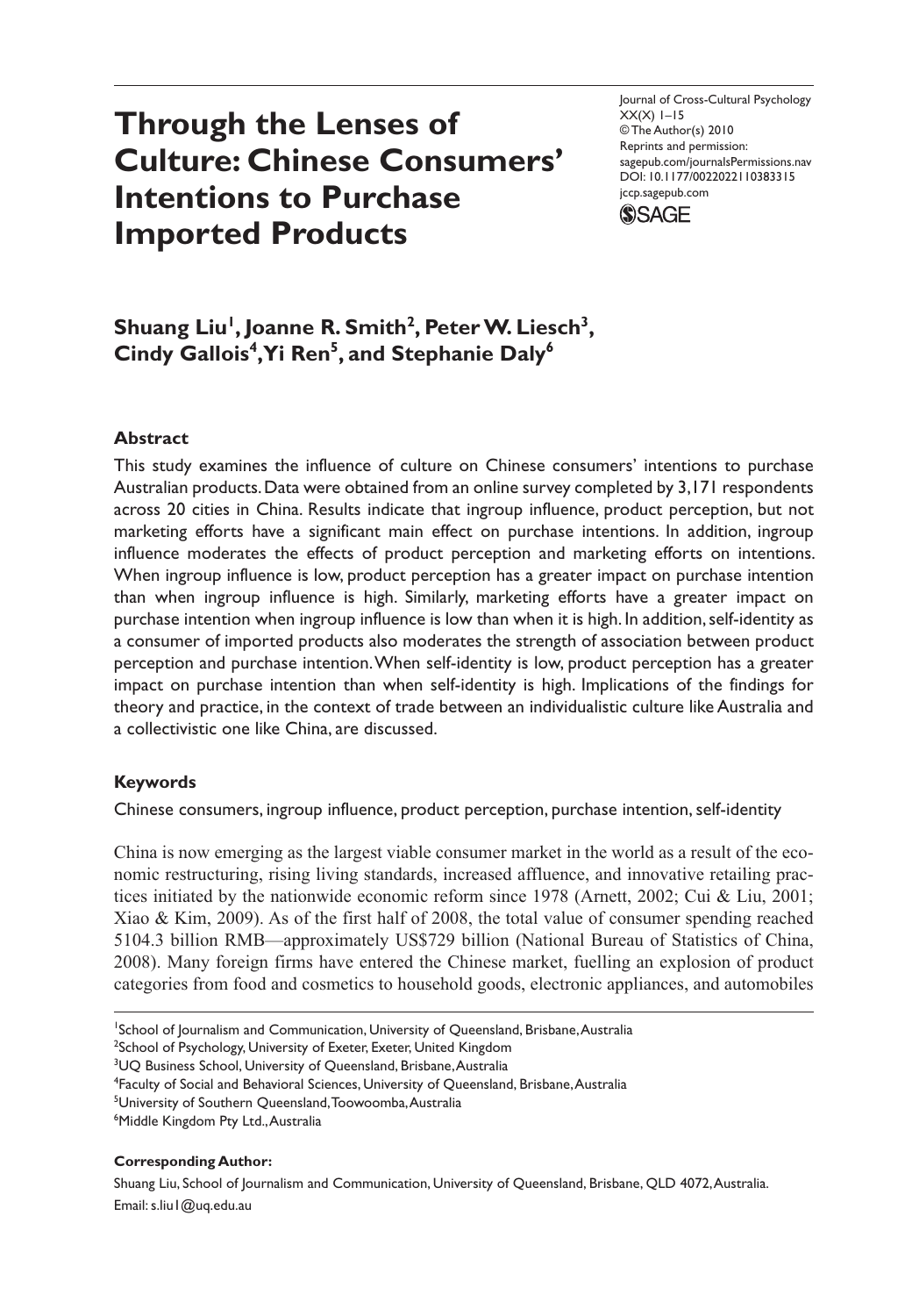(Zhou & Hui, 2003). Despite increasing research attention to this market of 1.3 billion consumers and evidence from previous studies that has revealed the influence of culture on consumer behavior (Zhang & Khare, 2009), there is a lack of comprehensive understanding of Chinese consumers culturally (Gong, 2003). Although Chinese consumers prefer imported and highquality products, they shop for improved choice and value rather than simply buying Western (Zhao, 1998). Hence, presence of foreign products in the Chinese market does not translate directly into sustainability of foreign firms. It is important to understand the culture-related factors that influence Chinese consumers' decisions to purchase imported products.

This research examines the impact of culture, particularly collectivistic orientation, on Chinese consumers' intentions to purchase imported products. The term *collectivistic orientation* is defined as people's tendency to view the self as derived from a specific reference group (e.g., family, friends, relatives) such that their behavior is likely to be under the influence of members of this reference group or important others (Fischer, Vauclair, Fontaine, & Schwartz, 2010; Markus & Kitayama, 1991; Triandis, 1989). Cross-cultural research has highlighted that people in collectivistic cultures, such as China, Japan, and Korea, emphasize the social context and seek to comply with the wishes of important others when making decisions (Harb & Smith, 2008; Lee & Green, 1991). For example, the value placed on the ingroup has traditionally encouraged Chinese consumers to turn to family, relatives, and friends, rather than marketers, for trustworthy product information before making purchase decisions (Zhou & Wong, 2008). Nevertheless, the economic transformation over the past three decades has changed China from a country with next to no advertising to one with contemporary advertising through various media channels (Gong, 2003). Against this backdrop, the issue of the extent to which increased media advertising efforts interact with ingroups as information sources in influencing purchase decisions for consumers in collectivistic cultures warrants further research (Zhang & Khare, 2009).

## **Impact of Culture on Purchase Intentions**

Cultural value orientation plays a significant role in individual decision making because it is an antecedent of psychological process (Triandis, 2000). One widely known value dimension that has a significant impact on behavior in all cultures is individualism-collectivism (Hofstede, 1980). The individualism-collectivism dimension describes the relationship between the individual and the groups to which the individual belongs or within which the individual is embedded. In conceptualizing the level of connectedness between the individual and various others, Markus and Kitayama (1991) proposed a distinction between an independent self-construal and an interdependent self-construal. The independent self is perceived as being autonomous and valuing uniqueness, individual accomplishments, and high achievement, whereas the interdependent self is perceived as being part of a larger group and valuing conformity, group harmony, safety, and security. Research has revealed that members of Asian collectivistic cultures often show a more interdependent self-construal, whereas members of Western individualist cultures often show a more independent self-construal (Harb & Smith, 2008). Following this differentiation, people from individualistic cultures engage in behaviors based on their personal attitudes and needs, whereas the behaviors of people from collectivistic cultures are more likely to be guided by group norms, duties, conformity, and obligations (Triandis, 1995).

China has long been regarded as a collectivistic society in which individuals pay more attention to ingroup goals and give less consideration to personal ones (Fischer et al., 2010; Xiao  $\&$ Kim, 2009). This is because collectivists are more likely to comply with the wishes of the ingroup than individualists. A country's cultural orientations have much to do with the development of consumer behavior in that culture (McGregor, 2000). For example, consumer researchers have investigated the effects of self-construals on brand choice and found that people are more likely to positively evaluate brands that are consistent with their primed self-construals (Agrawal  $\&$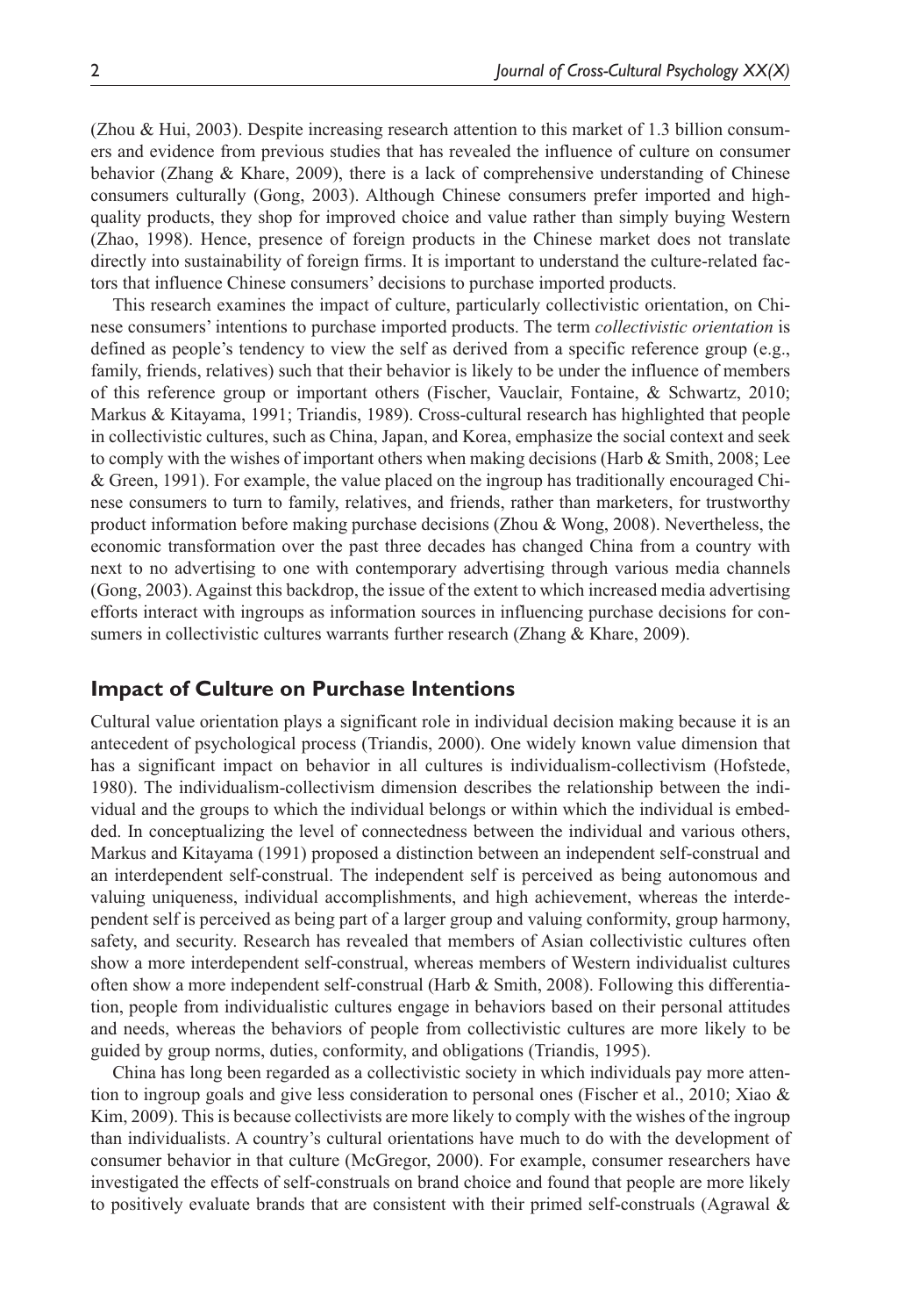Maheswaran, 2005). Steenkamp, Hofstede, and Wedel (1999) found that collectivists emphasize social approval when making a purchase decision and seek conformity to group norms. Similarly, Lee and Green's (1991) study showed that the extended family, neighbors, and friends have greater influence on purchase decisions for Korean than for American consumers.

Because of the value of group orientation, Chinese consumers traditionally rely more on personal word-of-mouth communication as a credible source of product information. Once a new product has been adopted by someone within one's ingroup, this ingroup influence tends to have a greater persuasive power in influencing purchase decisions (Xiao & Kim, 2009). If a reference group has established a product as the normative standard, Chinese consumers are unlikely to deviate (Gong, 2003). However, such a tradition of ingroup influence has been shaken by economic growth and increasing contact with the West (Arnett, 2002). Influenced by globalization processes and increased affluence, Chinese consumers, particularly younger and urban consumers, pursue individualistic values of ambition, pleasure, and achievement as well as traditional collectivistic values of conformity, harmony, and loyalty (Takano & Sogon, 2008). Moreover, along with the rapid economic transformation, China now has a contemporary advertising infrastructure in place. The increasing amount of information presented in media advertising has inevitably increased exposure to foreign products and stimulated more consumer searching activity. These changes in the social systems in contemporary China pose challenges to the predominant role of ingroup norms in influencing purchase decisions.

In addition to ingroup influence and advertising, purchase intention is influenced by perceived product quality and its symbolic representation (Zhou & Wong, 2008). Because the price of imported products tends to be much higher than similar local products, thrifty Chinese consumers place a great emphasis on product quality when making purchase decisions, as evidenced in Zhou and Hui's (2003) study that identified quality as a strong predictor of Chinese consumers' intention to purchase Canadian pork sausages. Symbolic representation also influences Chinese consumers' preferences of foreign products to locally made products (Zhou & Wong, 2008). For consumers in transitional economies like China, imported products signify modernity, status, novelty, and faddishness (Ger & Belk, 1996). Therefore, Chinese consumers may purchase imported products to create or maintain a self-identity as being cosmopolitan, sophisticated, and modern.

Self-identity is the salient part of an individual's self that relates to a particular behavior (Smith et al., 2007). Consumer behavior is one such domain of behavior in which the role of self-identity has demonstrated consistent influence. Research indicates that when an identity is accessible (i.e., its mental representations are salient), individuals tend to respond favorably to stimuli consistent with the identity (Arnett, 2002; Zhang & Khare, 2009). Sparks and Shepherd (1992) found that self-identity as a green consumer predicted intention to consume organically grown vegetables. Similarly, Cook, Kerr, and Moore (2002) found self-identity contributes significantly to intentions to purchase genetically modified food. Zhang and Khare (2009) noted that the accessibility of consumers' global versus local identity influences their preferences for global versus local products. Thus, variations in the extent to which Chinese consumers perceive themselves as the type of person who purchases imported products may moderate the effect of ingroup influence and marketing efforts (e.g., advertising) in influencing their intentions to purchase imported products.

## **Elicitation Study and Hypotheses**

An elicitation study was conducted on a small sample of respondents  $(N = 25)$  in order to identify salient factors that influence Chinese consumers' intentions to purchase imported (i.e., Australian) products. The respondents came from eight cities in China, including Beijing, Shanghai, Chongqing, Ningbo, and Guangzhou. The sample consisted of eight males (32%) and 15 females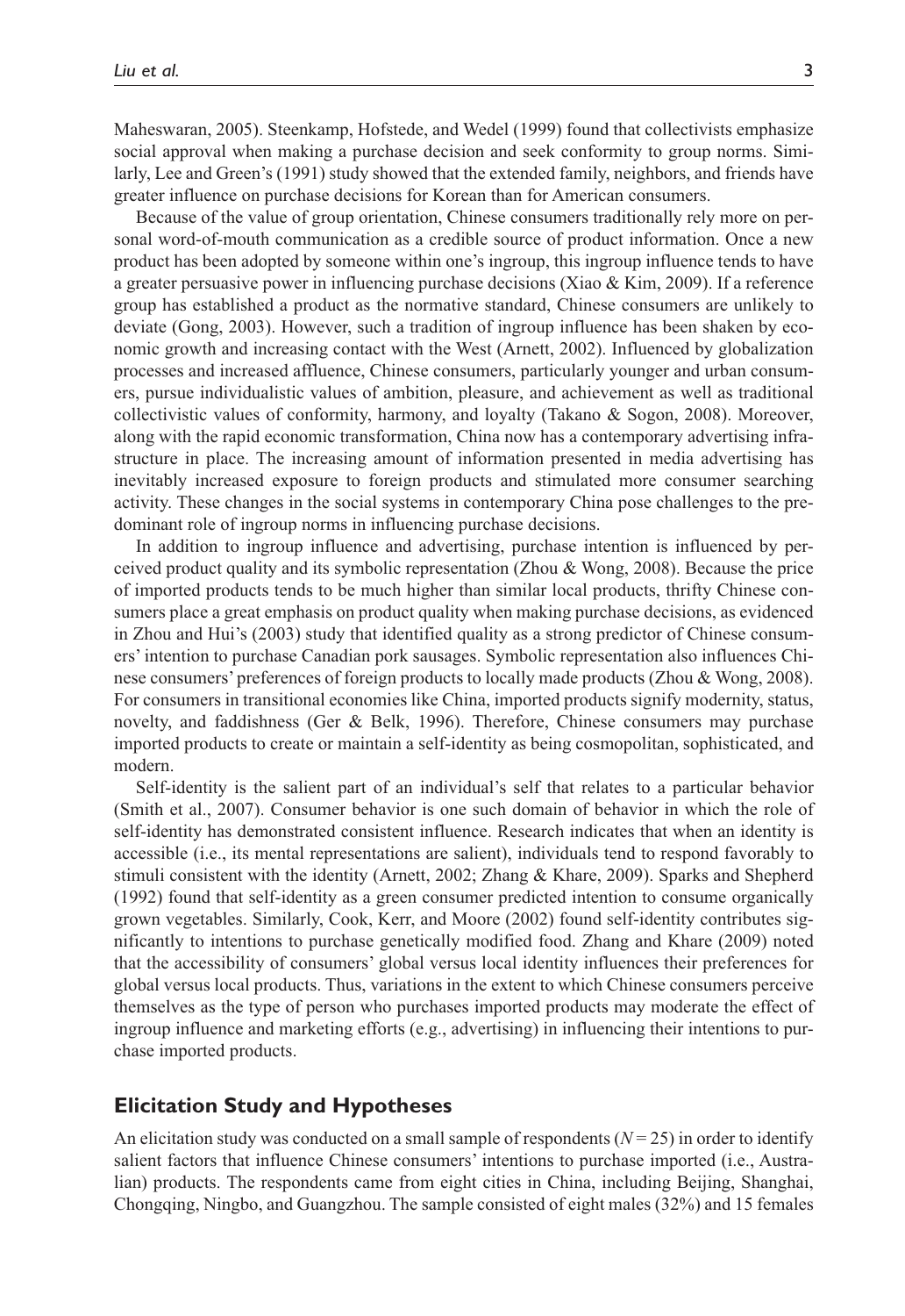$(60\%)$  with two persons unspecified  $(8\%)$ , from 19 different occupational groups, such as manager, administrative officer, musician, teacher, and journalist. The youngest participant was 24 years old and the oldest participant was 69 (*M* = 31 years). Participants were asked to respond to a series of open-ended questions on their knowledge of Australian products (e.g., "Are there any products that come to your mind when thinking about Australia?"), the advantages and disadvantages of purchasing Australian products (e.g., "What do you see as the advantage of purchasing Australian products?"), and factors that might influence their decision to purchase Australian products (e.g., "Please write down the factors that might help or encourage you to buy Australian products").

Descriptive analyses of the elicitation study data revealed that the major advantages of purchasing Australian products were good product quality, good brand reputation, new technology, cultural experience, and harmony with environment. The major disadvantages identified were high price, problems with warranties and after-sales service, no Chinese instructions, and inconvenience due to lack of supply in China's market. These disadvantages also emerged as factors that might discourage them from purchasing Australian products. With regard to factors that might encourage them to purchase Australian products, the respondents listed family or friends' recommendations, requests from family members, advertising, personal interest, and media reports.

At a general level, the factors identified could be grouped into three categories: people, organization, and product. The people-related category is concerned with favorable views of Australian products from the ingroup, such as family, friends, and colleagues; hence, we named this factor *ingroup influence*. The organization-related category is concerned with favorable views of Australian products from agencies, such as government, mass media, and advertising; hence, we referred to it as *marketing efforts*. The product-related category is concerned with product perceptions, such as availability of after-sales service, product quality and reliability, price, and suitability to the needs of Chinese consumers; hence, we called it *product perception*.

Higher ratings on all three factors (ingroup influence, marketing efforts, and product perception) should relate positively to purchase intention. However, in light of previous research on consumers in collectivistic cultures, we predicted that family, friends, and colleagues would have a stronger impact on Chinese consumers' purchase decision than government, mass media, or advertising. Hence, the following hypotheses were derived:

- *Hypothesis 1*: Ingroup influence, marketing efforts, and product perception will relate positively to Chinese consumers' intentions to purchase Australian products.
- *Hypothesis 2*: Ingroup influence has a greater impact on purchase intentions than marketing efforts.

Moreover, ingroup influence can also moderate the influence of individual-level factors because of the value placed on conformity and loyalty in the Chinese culture. For example, when ingroup support is low, people may rely more on their own product perceptions and/or information from extrinsic sources such as media advertising as sources of information for purchase decisions. Hence, we hypothesized the following:

*Hypothesis 3*: When ingroup influence is low, product perception and marketing efforts have a greater impact on Chinese consumers' purchase intention than when ingroup influence is high.

Previous research in social psychology illustrates that self-identity is a significant predictor of behavior across a range of consumer domains from food choice (Cook et al., 2002; Sparks &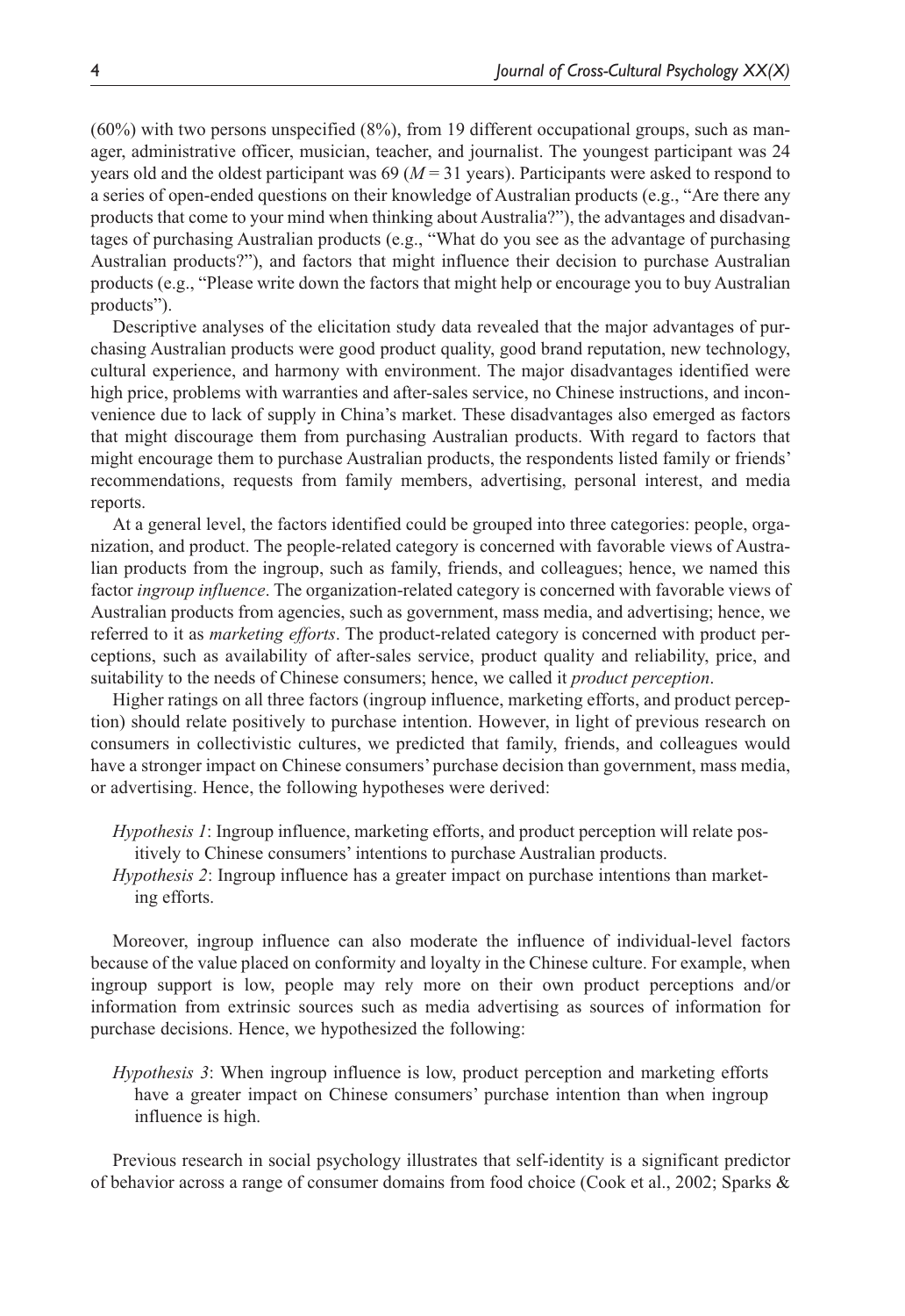Shepherd, 1992) to luxury items (Mannetti, Pierro, & Livi, 2002). Self-identity has also been found to moderate the impact of other factors that influence behavioral decisions. For example, Smith et al. (2007) found that when self-identity is high, behavioral intentions are determined less by past behavior than when self-identity is low. It is possible that a strong sense of oneself as a particular type of consumer acts as a heuristic, or "short cut," to behavior, minimizing the impact of other factors that typically play a role in behavioral decisions. In line with this reasoning, we predicted that people with a strong sense of identity as a consumer of foreign products would be less influenced by other considerations, such as ingroup influence, product perception, or marketing efforts, but those whose self-concept is not tied up with being a consumer of foreign products would take other factors into consideration, such as other people's views and their perception of the product. Thus, the following hypothesis was derived:

*Hypothesis 4*: Ingroup influence, marketing efforts, and product perceptions have a stronger influence on intention at lower, as opposed to higher, levels of self-identity.

## **Method**

#### *Participants and Procedures*

In order to reach a wide range of potential respondents throughout China, a local media research firm was employed and an online version of the survey was created. An invitation to participate in the online survey was sent to a random sample of 35,000 people who were selected from the research firm's representative panel of 789,500 people in mainland China. At the completion of the survey, 3,171 questionnaires were completed.

Of the 3,171 respondents, 57% were female. Participants' ages ranged from 18 to over 65 years, with the majority of respondents (80%) under the age of 35. Respondents came from over 20 cities and provinces. These cities and provinces were classified according to the China Development Index (2007), which divides 31 provinces and cities of China into four tiers in terms of their development level in health, education, economy, and the environment. Tiers 1 and 2 include the more developed cities (e.g., Beijing, Shanghai, Guangzhou), whereas Tiers 3 and 4 include less developed regions (e.g., Heilongjiang, Hunan, Tibet). The majority of the respondents came from Tier 1 (33%) and Tier 2 (35%) cities; the rest came from Tier 3 (23%) and Tier 4 (9%). The respondents held a diverse range of occupations from senior management, government officials, skilled workers, and professionals to students, unemployed, and retirees. Approximately  $60\%$  of respondents had a monthly income of around 3,000 RMB (US\$1 = about 7 RMB); only 5% of respondents had a monthly income greater than 9,000 RMB. This income distribution is representative of the Chinese population (China Statistical Yearbook, 2007).

#### *Measures*

At the start of the survey, respondents were given a definition of Australian products and services. Australian products were defined as products with Australian branding, irrespective of whether they were manufactured in Australia or overseas (e.g., wool and knitwear, food and beverage, and appliances). A number of Australian services were mentioned, such as tourism, education, and banking. All questions were close-ended and were constructed based on scales adopted from literature and the information obtained from the elicitation study. All items were assessed on 7-point Likert-type scales.

*Intention*. Items measuring purchase intention were based on the widely used model of theory of planned behavior (Ajzen, 2002; Armitage & Conner, 1999) where intention to perform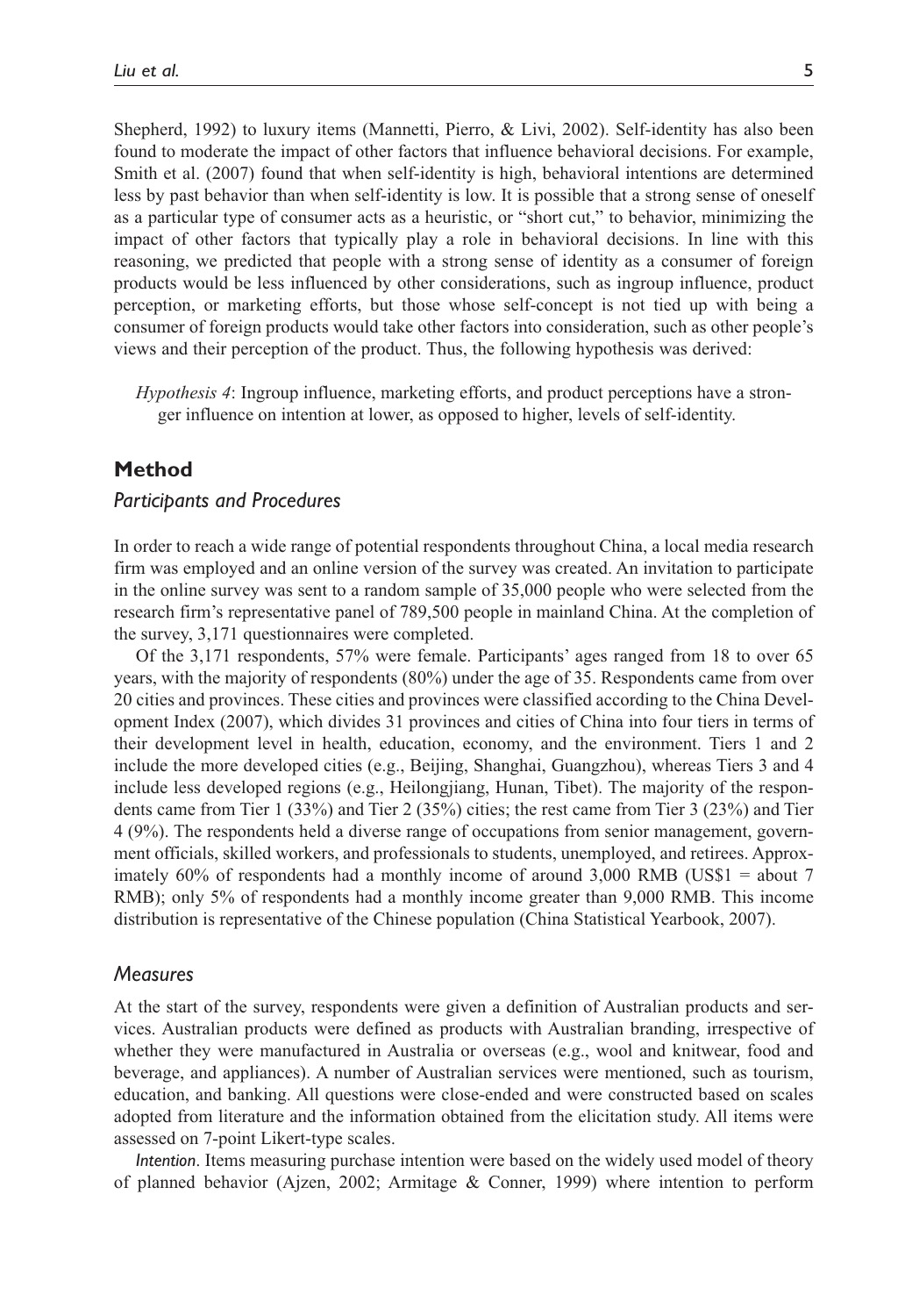a certain behavior forms the outcome variable. Intention to purchase Australian products and services was assessed with four items (e.g., "I intend to buy Australian products and/or services in the near future"; 1 = *definitely do not*, 7 = *definitely do*). Responses were combined to form the purchase intention index ( $\alpha$  = .89).

*Product perception*. Items measuring perception of Australian products were similar in format to the index employed in Darling and Van Wood's (1990) study that examined changes in Finnish perceptions of U.S. and Japanese consumer products and marketing efforts. The selection of the nine items was also informed by data from the elicitation study (e.g., "Australian products and services are reliable"; "It is convenient to use Australian products and services in China"; "Australian products and services are of high quality"). Respondents rated each statement on a 7-point Likert-type scale (1 = *strongly disagree,*  $7 =$  *strongly agree*;  $\alpha = .84$ ).

*Ingroup influence*. Respondents rated how favorable the views of three referents would be regarding purchasing Australian products and services on a 7-point scale (1 = *extremely unfavorable*, 7 = *extremely favorable*). The three referents—family and relatives, friends, and people at work—were selected on the basis of the elicitation study ( $\alpha$  = .86).

*Marketing efforts*. Similar to ingroup influence, the marketing efforts variable was measured by three items: government, mass media, and advertising. Respondents rated how favorable the views of each referent would be regarding purchasing Australian products and services  $(1 =$ *extremely unfavorable*,  $7 =$  *extremely favorable*;  $\alpha = .88$ ).

*Self-identity*. Four items measured identity as a consumer of imported products (e.g., "I am the type of person who buys imported products and/or services"; 1 = *strongly disagree*, 7 = *strongly agree*). The items were based on those used in Spence and Townsend's (2006) study that examined consumer behavior toward genetically modified food in Britain. The four items were combined to form a scale such that high scores reflected a stronger sense of self-identity as a consumer of imported products ( $\alpha$  = .89).

*Demographics*. Respondents were asked to provide information regarding their gender, age, marital status, income, occupation, and employment status.

#### *Translation of Questionnaire*

The questionnaire was translated using back-translation. The original English version was independently translated by two Chinese bilingual speakers. Disagreements were resolved through discussion to create a revised copy of the Chinese version of the questionnaire. Both the revised copy of the Chinese questionnaire and original English version were then sent to a bilingual speaker in China, who was independent of this study, to ensure that the two versions were equivalent. Minor modification of wording was made. The finalized Chinese questionnaire was then back-translated into English by a native English speaker fluent in Chinese. The back-translation was cross-checked against the original English version to ensure there was no meaning lost during the process of translation.

## **Results**

Means, standard deviations, and correlations among the variables are presented in Table 1. Significant intercorrelations were found among the predictor variables (*r*s = .35 to .66), but these did not exceed the mean scale reliabilities, suggesting that the scales are empirically distinct (Campbell & Fiske, 1959).

In order to check the measurement model, confirmatory factor analysis was conducted using AMOS. This approach was used because it enables the modeling of the covariances and common method variance between the latent variables. To counteract the problems that are associated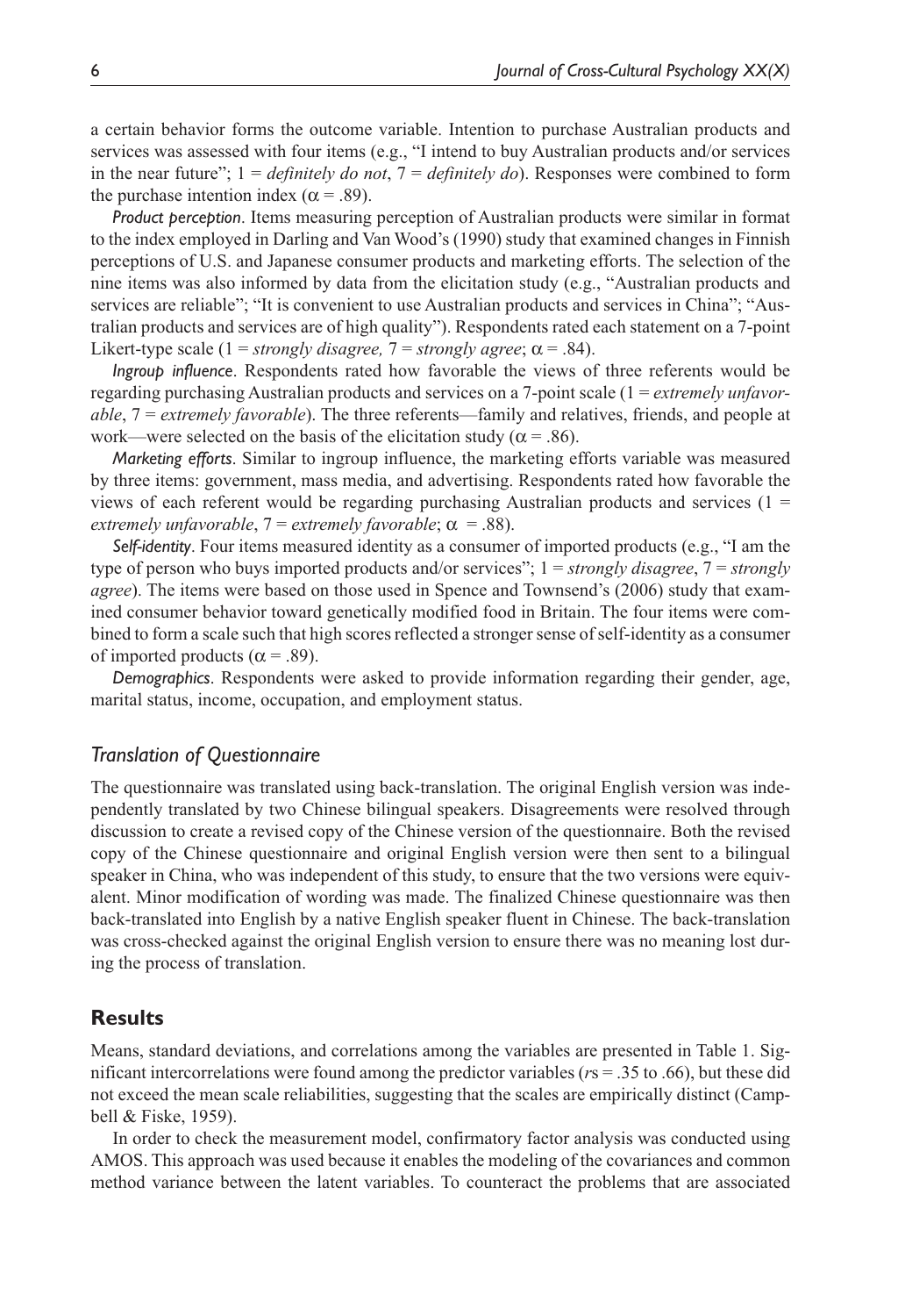|                       | M    | SD   |              |                |        |                          |      |
|-----------------------|------|------|--------------|----------------|--------|--------------------------|------|
| I. Ingroup influence  | 4.81 | 1.23 |              | $0.66^{\rm a}$ | 0.45   | 0.50                     | 0.45 |
| 2. Marketing efforts  | 4.65 | 1.20 | $(0.79)^{b}$ | $\equiv$       | 0.40   | 0.42                     | 0.35 |
| 3. Product perception | 4.05 | 1.03 | (0.56)       | (0.48)         |        | 0.48                     | 0.49 |
| 4. Self-identity      | 4.40 | 1.55 | (0.57)       | (0.57)         | (0.57) | $\overline{\phantom{0}}$ | 0.47 |
| 5. Purchase intention | 4.80 | 1.53 | (.051)       | (0.41)         | (0.60) | (0.53)                   |      |

**Table 1.** Descriptive Data for the Variables Included in the Regression Analysis (*n* = 3,171)

a. All correlations are significant at the *p* < .001 level.

b. Correlations for the latent variables are shown in parentheses in the lower diagonal.

with complex models made up of many variables and parameters (e.g., poor fit, increased measurement error), partial disaggregation models were used (Bagozzi & Heatherton, 1994). This type of model uses aggregates of items to form two or more indicators per construct. Two subsets of items were used as observable indicators for product perception (one subset of four items and one subset of five items), ingroup influence (one subset of two items and one subset with one item), marketing efforts (one subset of two items and one subset with one item), self-identity (two subsets of two items), and intention (two subsets of two items). Good model fit was assessed as a Goodness of Fit Index (GFI) of greater than .95 and a Root Mean Square Error of Approximation (RMSEA) of less than .05. Due to the large sample size, the significance of  $\chi^2$  was not used as an index of fit.

The measurement that included the following five latent factors was assessed: product perception, ingroup influence, marketing efforts, self-identity, and intentions. All latent factors were allowed to covary. The results of this analysis indicated that the overall fit of the five factor model was good (GFI = .99, RMSEA = .047) and that all the factor loadings were significant, ranging from .66 to .92. The disattenuated correlations between latent factors, generally higher than raw coefficients, are all substantially less than 1 (Bagozzi, 1993), ranging from .41 to .79 (see Table 1).

## *Effects of Ingroup Influence, Marketing Efforts, Product Perception, and Self-Identity*

Hierarchical moderated regression was used to regress intentions to purchase products onto ingroup influence, marketing efforts, product perception, and self-identity (see Table 2). The demographic variables of gender, age, marital status, employment status, occupation, and monthly income were entered at Step 1. Ingroup influence, marketing efforts, product perception, and self-identity were entered at Step 2. The two-way, three-way, and four-way interaction terms were entered at Steps 3, 4, and 5, respectively. Interaction terms were based on centered scores (see Aiken & West, 1991).

At Step 1, the demographic variables accounted for a significant amount of the variance in intentions,  $R^2$ ch = .05,  $F(6, 3, 164) = 25.71$ ,  $p < .001$ . Significant effects were found for age,  $β =$ .05, *p* < .05, *sr*<sup>2</sup> = .001, and for monthly income, β = .19, *p* < .001, *sr*<sup>2</sup> = .031. As age and monthly income increased, so did intentions to purchase Australian products and services.

Inclusion of the main effects produced a significant increase in the variance explained,  $R^2$ ch = .30,  $F(4, 3,160) = 356.36$ ,  $p < .001$ . Inspection of the beta weights revealed significant positive effects for ingroup influence  $(\beta = .21, p < .001, sr^2 = .015)$ , product perceptions  $(\beta = .28, p < .001,$  $sr^2 = .055$ ), and self-identity ( $\beta = .23$ ,  $p < .001$ ,  $sr^2 = .032$ ), but no significant effect was found for marketing efforts (β = .02, *ns*). Respondents who perceived more favorable views from their ingroup to purchasing Australian products and services, those who had a more positive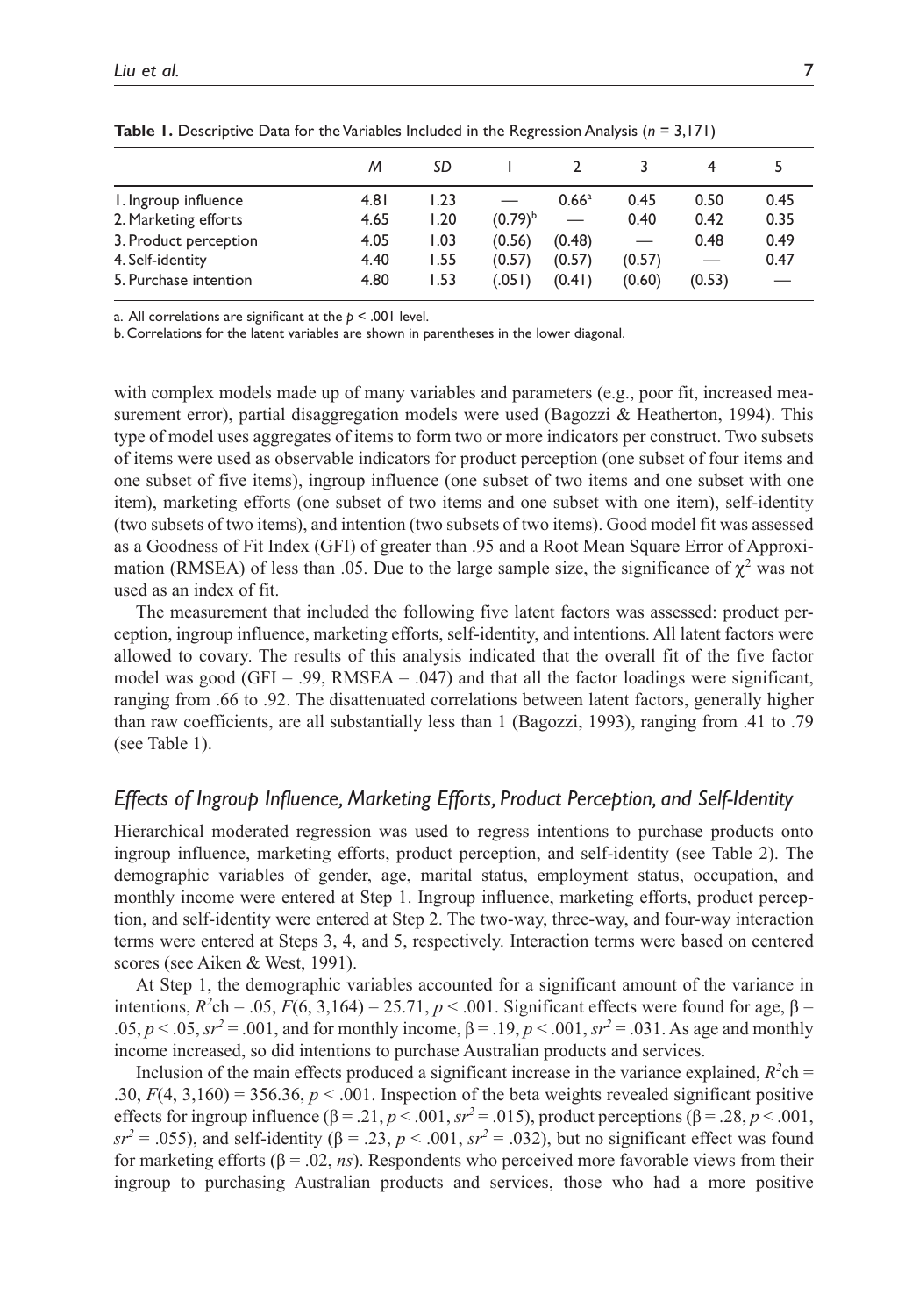|        | Predictor                          | $R^2$ <sub>adjusted</sub> | $R^2$ <sub>change</sub> | $F_{\rm change}$ | $\beta$  |
|--------|------------------------------------|---------------------------|-------------------------|------------------|----------|
| Step I | Gender                             | .05                       | .05                     | $25.71**$        | .01      |
|        | Age                                |                           |                         |                  | $.06*$   |
|        | Employment status                  |                           |                         |                  | .00      |
|        | Occupation                         |                           |                         |                  | $-.02$   |
|        | Monthly income                     |                           |                         |                  | .03      |
|        | Marital status                     |                           |                         |                  | $-.01$   |
| Step 2 | Ingroup influence (IG)             | .34                       | .30                     | 356.61**         | .∣9∗∗    |
|        | Marketing efforts (ME)             |                           |                         |                  | .04      |
|        | Product perception (PP)            |                           |                         |                  | $.31**$  |
|        | Self-identity (SI)                 |                           |                         |                  | $.23**$  |
| Step 3 | $IG \times ME$                     | .35                       | .01                     | $9.83**$         | $-.09**$ |
|        | $IG \times PP$                     |                           |                         |                  | $-.09*$  |
|        | $ G \times S $                     |                           |                         |                  | 10.      |
|        | $ME \times PP$                     |                           |                         |                  | $.07+$   |
|        | $ME \times SI$                     |                           |                         |                  | $-0.01$  |
|        | $PP \times SI$                     |                           |                         |                  | $-.04+$  |
| Step 4 | $IG \times ME \times PP$           | .35                       | .003                    | $4.07*$          | $-.04$   |
|        | $IG \times ME \times SI$           |                           |                         |                  | $-0.01$  |
|        | $IG \times PP \times SI$           |                           |                         |                  | .13      |
|        | $ME \times PP \times SI$           |                           |                         |                  | $-.10*$  |
| Step 5 | $IG \times ME \times PP \times SI$ | .35                       | .000                    | 0.12             | 0١.      |

**Table 2.** Hierarchical Multiple Regression Predicting Purchase Intention (*n* = 3,171)

The beta weights reported are the values at the final step. +*p* < .075. \**p* < .05. \*\**p* < .001

perception of Australian products and services, and those who identified strongly as a consumer of imported products were more likely to intend to purchase Australian products and/or services.

Inclusion of the two-way interaction terms was associated with a significant increase in the variance explained,  $R^2$ ch = .01,  $F(6, 3, 154) = 9.83$ ,  $p < .001$ . Inspection of the beta weights revealed significant Product Perception × Ingroup Influence ( $\beta = -.08$ ,  $p = .024$ ,  $sr^2 = .001$ ), Product Perceptions  $\times$  Self-Identity ( $\beta$  = -.05,  $p$  = .020,  $sr^2$  = .001), and Ingroup Influence  $\times$ Marketing Efforts ( $\beta = -.07, p < .001, sr^2 = .004$ ) interactions.

At Step 4, the inclusion of the three-way interaction terms did produce a significant increase in the variance explained,  $R^2$ ch = .003,  $F(4, 3,150) = 4.07$ ,  $p = .003$ . However, none of the individual three-way interaction terms were significant. The inclusion of the four-way interaction term at the final step did not produce a significant change in the variance explained,  $R^2$ ch = .000,  $F(1, 3, 149) = .12, p = .73.$ 

## *Simple Slopes Analysis of Self-Identity and Ingroup Influence*

Simple slopes analysis was used to follow up the significant two-way interaction terms (see Aiken & West, 1991). In relation to the Product Perception  $\times$  Ingroup Influence interaction, analysis revealed that the relationship between product perceptions and purchase intention was stronger when ingroup influence was low ( $\beta$  = .43,  $p$  < .001) than when ingroup influence was high ( $\beta = .29$ ,  $p < .001$ ). That is, when ingroup influence was low, individuals were more likely to rely on their personal product perceptions when making their decisions than when ingroup influence was high (see Figure 1).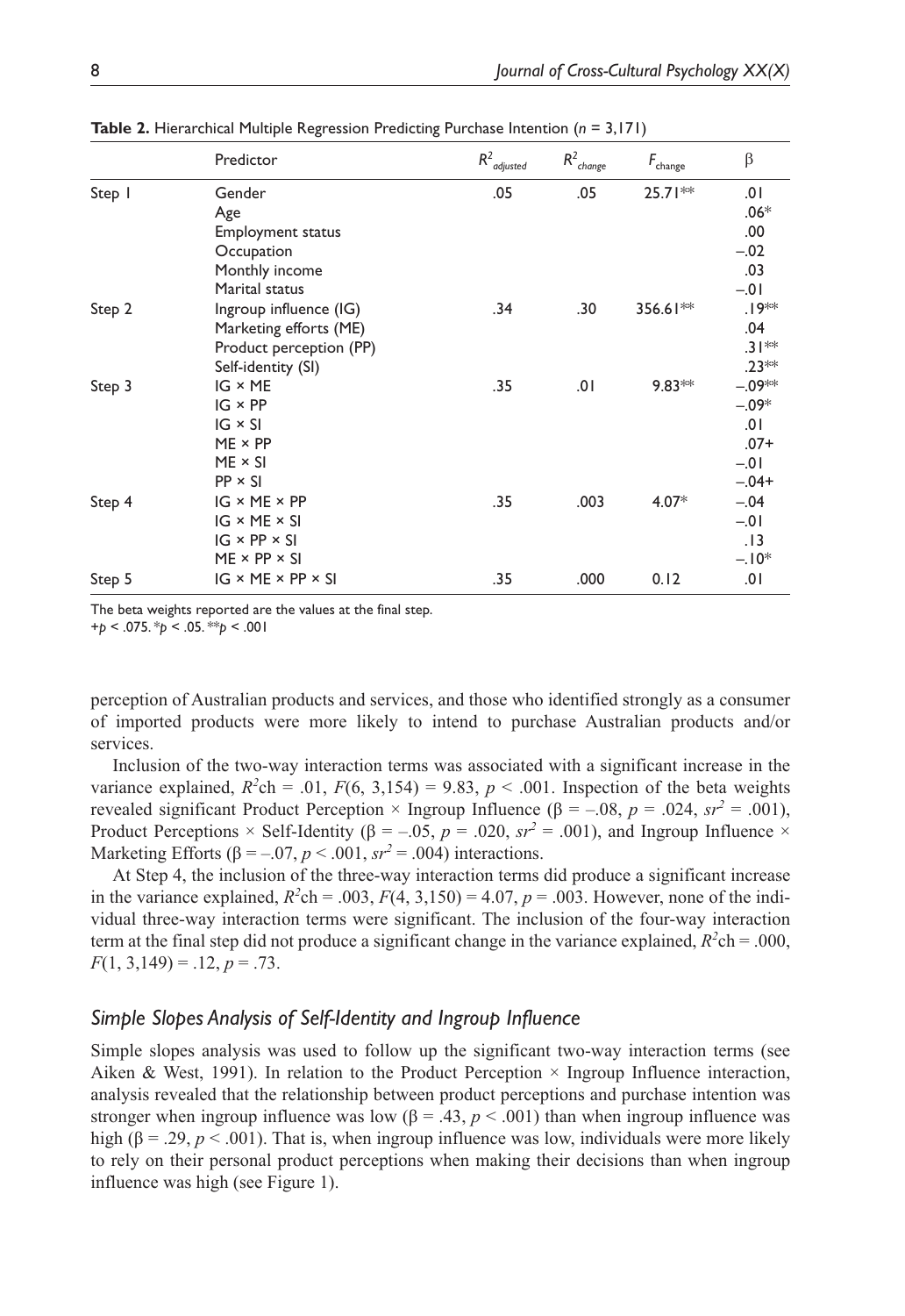

**Figure 1.** Interaction of Product Perception and Ingroup Influence



**Figure 2.** Interaction of Product Perception and Self-Identity

In relation to Product Perceptions  $\times$  Self-Identity interaction, analysis revealed that the relationship between product perceptions and purchase intention was stronger when self-identity was low ( $\beta = .40, p < .001$ ) than when self-identity was high ( $\beta = .28, p < .001$ ). That is, individuals who did not identify strongly as a consumer of foreign products were more likely to rely on product perceptions when making their decisions than individuals with a strong self-identity as a consumer of foreign products (see Figure 2).

Finally, simple slopes analysis on the Ingroup Influence  $\times$  Marketing Efforts interaction revealed that the relationship between marketing efforts and purchase intention was stronger when ingroup influence was low (β = .17,  $p < .001$ ) than when ingroup influence was high (β =  $(0.03, p = .31)$ . Individuals were more susceptible to the influence of marketing efforts when the perceived level of normative support was low (see Figure 3).

## **Discussion**

The present research used a large representative sample of Chinese consumers to examine the impact of culture on Chinese consumers' intentions to purchase Australian products. This point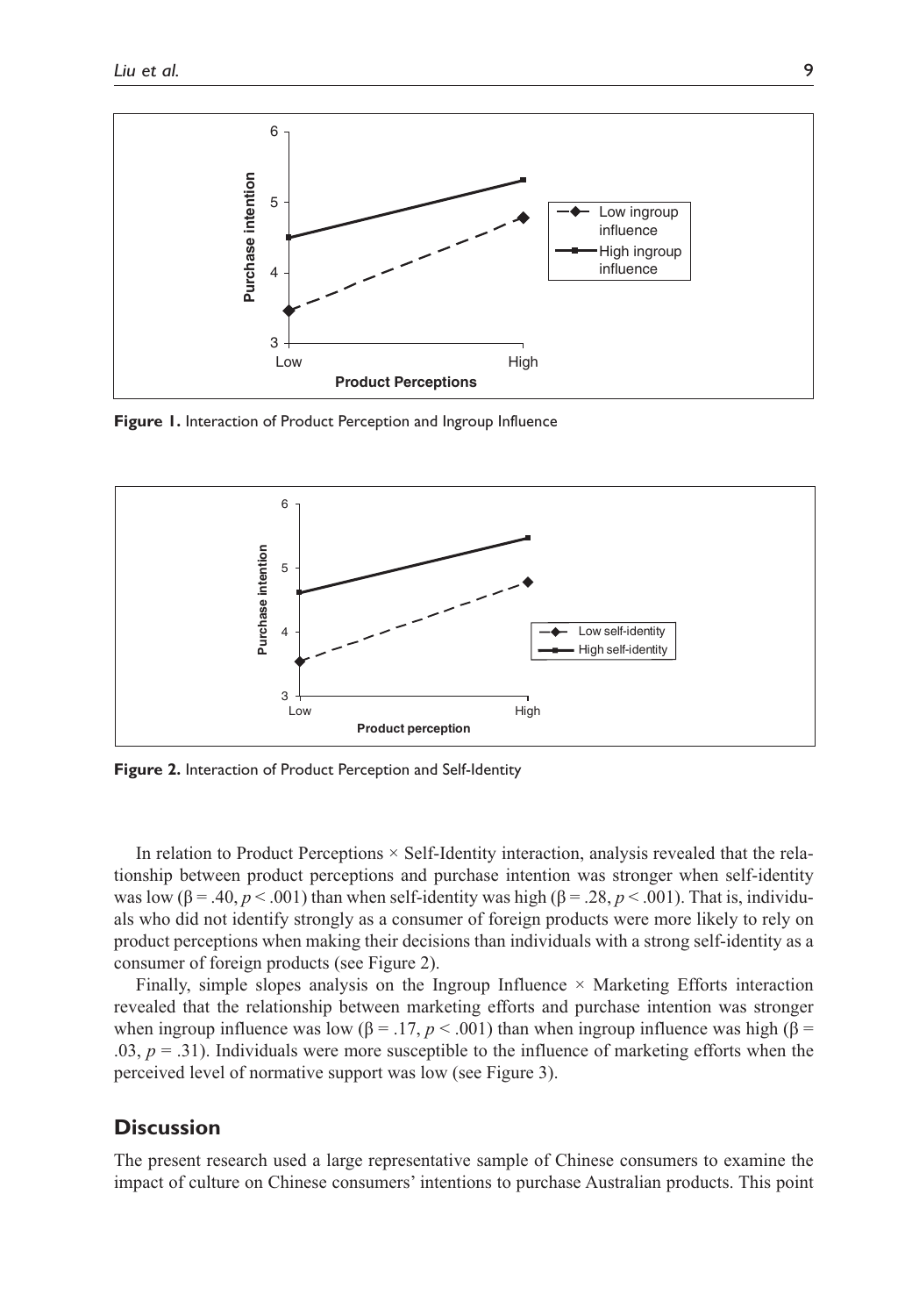

**Figure 3.** Interaction of Ingroup Influence and Marketing Efforts

is notable, given that other research on Chinese consumer behavior has used samples from limited urban areas or used convenience samples (e.g., Chan & Lau, 2001; Xiao & Kim, 2009). Our findings suggest that favorable views of ingroup members, as represented by family and relatives, friends, and colleagues, have a significant positive effect on Chinese consumers' purchase intentions, consistent with collectivists' high motivation to comply with their important others or the reference group. This ingroup orientation is seen as a key feature of collectivistic cultures (Triandis, 2000; Zhang & Khare, 2009) whereby group membership is considered more important than individuality (Fischer et al., 2009; Takano & Sogon, 2008). Findings from our study provide further support for this argument in the context of Chinese consumers' intentions to purchase imported products.

Product perceptions, as represented by the individual's evaluation of quality, reliability, adequacy of after-sales service, price, and other product-related characteristics, also have a significant positive effect on purchase intention, supporting the claims made by previous researchers that Chinese consumers are not simply buying Western products because of their imported status (Zhao, 1998) but evaluate the products carefully before purchase, given the high price of imported products as compared to similar local Chinese products. While consumers tend to associate price with quality, believing that a cheaper price often suggests reduced quality, paying more for a product than necessary is not in line with the highly praised Chinese virtue of thrift. Thus, the subjective notion of price can play a dual role in product perception (Gong, 2003). Future research might investigate if a curvilinear relationship exists between price and perceived value.

It should be noted that the effects of product perception were moderated by the extent of ingroup support for the target behavior. Specifically, individuals were more influenced by their own perceptions of the products when the level of ingroup support was low than when it was high. This suggests that a supportive normative climate might override individual considerations in decision making, a position that is consistent with the role of groups in collectivistic cultures (e.g., Harb & Smith, 2008; Hui & Triandis, 1986; Markus & Kiyamata, 1991) and with the social identity approach (e.g., Turner, Hogg, Oakes, Reicher, & Wetherell, 1987). The Chinese people tend to maintain strong ties with their family, relatives, and friends (Arnett, 2002; Xiao & Kim, 2009). Thus, both the main and moderating effects of ingroup influence highlight the importance of groups and social influence in collectivistic cultures and of a supportive normative climate in purchase behavior.

Marketing efforts, as represented by favorable views on the products from government, mass media, and advertising, is not a unique and independent predictor of purchase intentions. This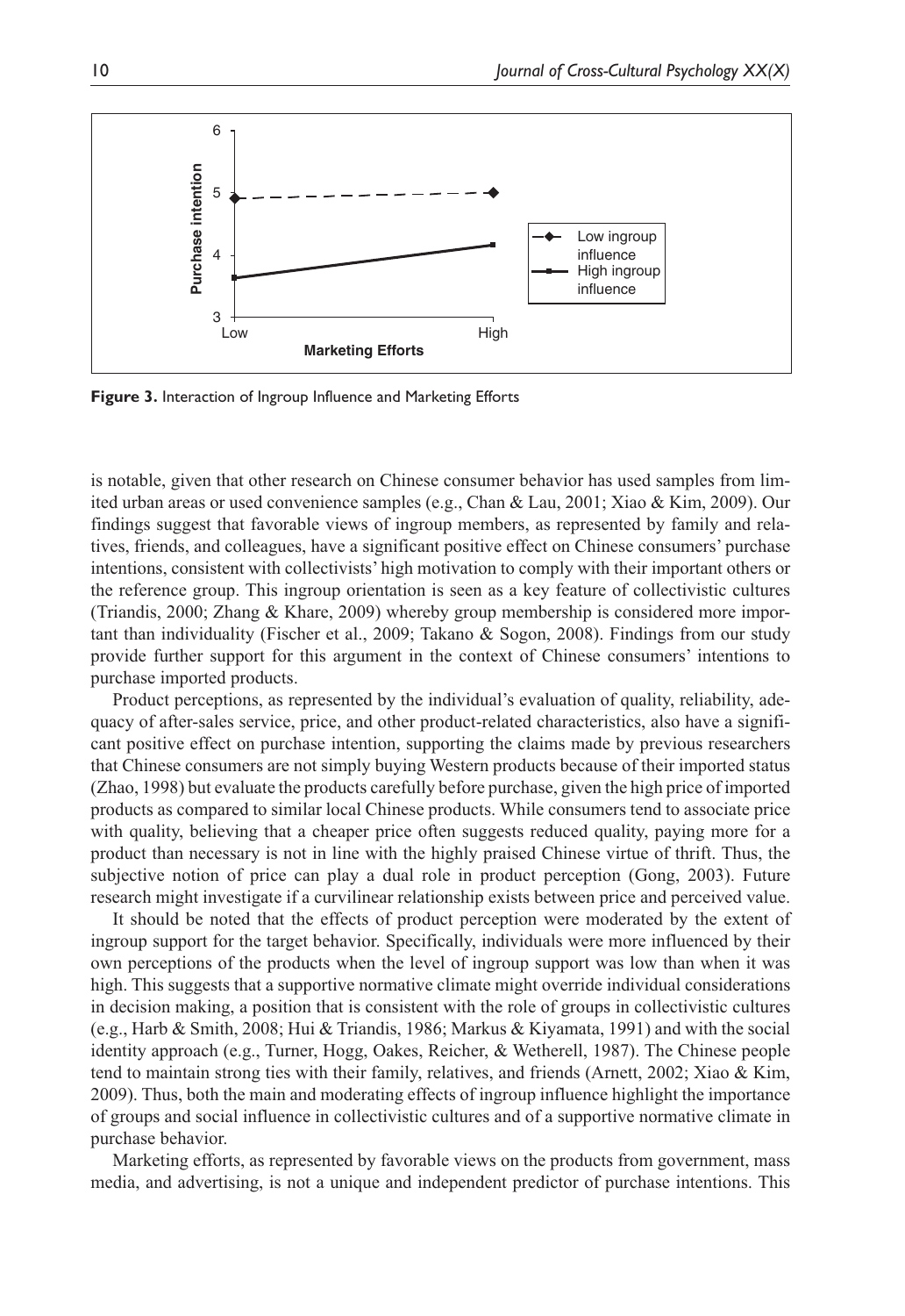finding could be specific to the case of Australian products because they have not been as well advertised in China as their U.S. or Japanese competitors' products. In addition, although China now has various modern advertising channels, Chinese consumers may still hold a reserved opinion about advertising due largely to some deceptive and exaggerated advertisements from the 1980s (Gong, 2003). However, marketing efforts did interact with ingroup influence to influence purchase intentions. Specifically, marketing efforts had a positive effect on purchase intentions when ingroup influence was low but no significant effect when ingroup influence was high. Perceived low levels of ingroup support could prompt people to seek information about the product from other sources, such as advertising, leading to a greater impact of marketing effects on purchase intentions. Taken together, the strong effect of ingroup influence and the weak effect of marketing efforts on purchase intentions have important practical implications. Given that Chinese consumers appear to place more importance on the views of ingroups than those of external sources in decision making, social reinforcement of purchase decisions such as world-of-mouth communication or a referral program might be more effective in increasing their intentions to purchase imported products.

Self-identity as a consumer of imported products was found to be a strong predictor of purchase intentions. Respondents who perceived themselves as the type of person who purchases imported products were more likely to intend to purchase Australian products. Despite debates on whether self-identity effects simply reflect overlap with other constructs in predicting behaviors (e.g., past behavior; see Smith et al., 2007), self-identity made an independent contribution to purchase intention in this study. Thus, our findings validate the role of self-identity in consumer behavior: people appear to behave in ways that are congruent with and that express their self-identity (Cook et al., 2002; Sparks & Shepherd, 1992). This finding has important theoretical implications. The observed effects of self-identity show that this is a useful variable to be added to theoretical models (e.g., Choi & Geistfeld, 2004; Lam & Hsu, 2004; Smith et al., 2009), predicting behaviors not just in individualistic cultures but also in collectivistic cultures. Further research may investigate how self-identity develops in people from collectivistic cultures and what it means to have a self-identity as a consumer of imported products in collectivistic cultures.

Self-identity has also moderated the effects of product perception on purchase intentions. When self-identity was low, product perception had a greater impact on purchase intention than when self-identity was high. People with a strong sense of identity as a consumer of foreign products are less influenced by other considerations, whereas those whose self-concept is not aligned with being a consumer of foreign products take other factors into consideration, such as what they think of the specific product in question (product perception). The predicted interaction between self-identity and ingroup influence, however, was not significant. One possible explanation is that self-identity and ingroup influence represent separate and independent sources of motivation for engagement in a behavior. Self-identity is related to the definitions that people apply to themselves because of the roles they inhabit or the behaviors they engage in and this represents a more individual-level motivation for behavior. In contrast, ingroup influence is related to the groups to which people belong and represents a more collective-level motivation for behavior. The impact of each source of motivation will depend on the salience or accessibility of that particular level of self-definition (see Arnett, 2002; Hogg, Terry, & White, 1995). Given that different selves can be more or less salient (or accessible) at different times (Turner et al., 1987), it is possible that self-identity and ingroup influence could play independent roles in the prediction of purchase intentions. For example, Ybarra and Trafimow (1998) found that the accessibility of different selves can determine whether behaviors are under attitudinal control (e.g., product perception) or normative control (e.g., ingroup influence).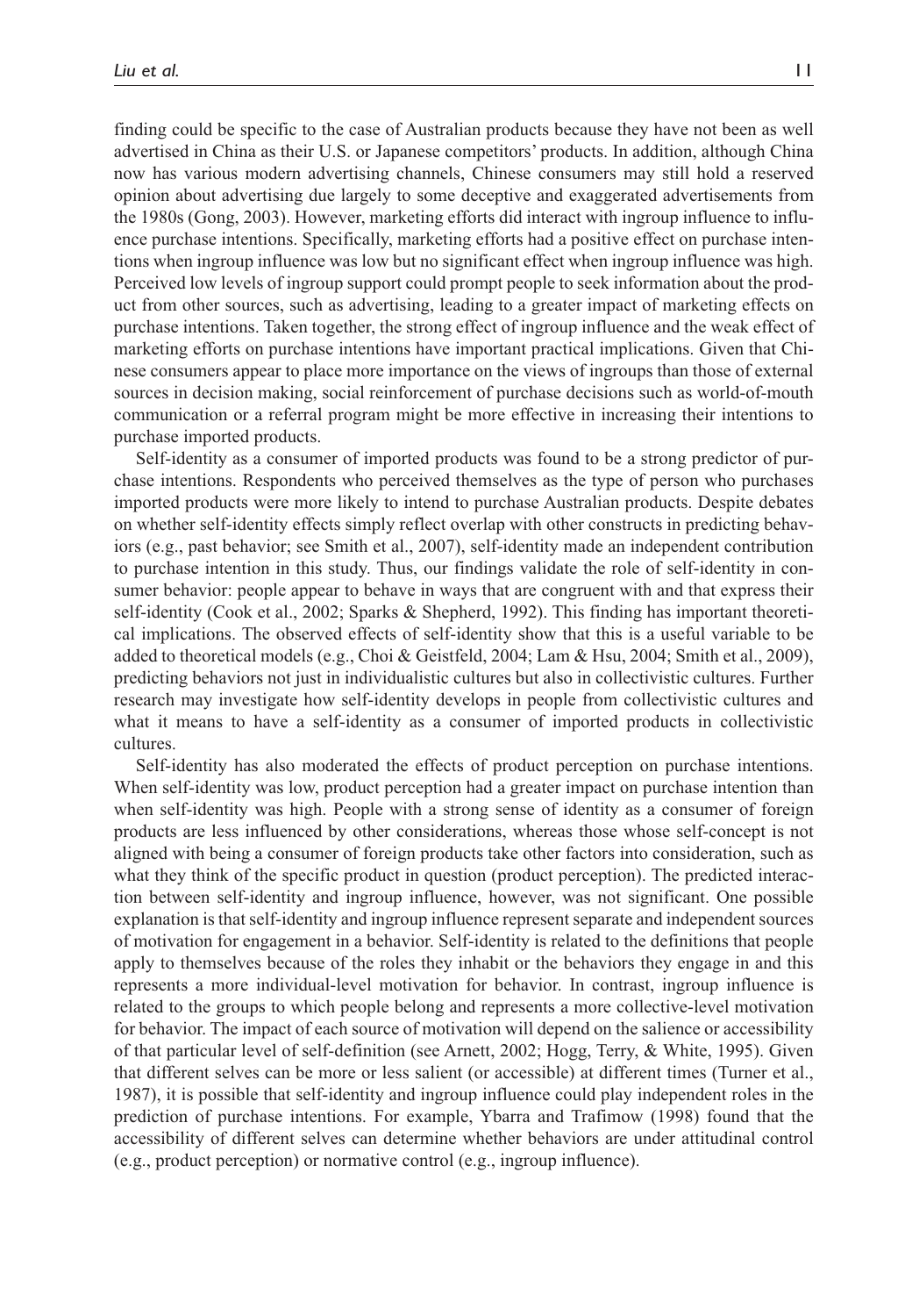#### *Limitations and Further Study*

While highlighting the significant contribution of this study to theory and practice, we also acknowledge some limitations. First, the present research relied on quantitative measures. Future research may incorporate qualitative methodologies, such as observations of shopping behavior or in-depth interviewing. Findings from a mixed method approach will yield a greater understanding of the magnitude as well as the depth of the influence of culture on consumer behaviors.

Second, the present research did not employ direct measures of cultural dimensions (see, e.g., Fischer et al., 2010; Hofstede, 1980), such as individualism-collectivism, but used extant literature to classify Chinese consumers as collectivistic-oriented. Future research could use cultural dimension indexes to further delineate the impact of collectivistic orientations on consumer behavior and to test the applicability of those indexes in the current Chinese context.

Third, this study treated collectivistic orientation, represented by ingroup influence, as an individual difference variable rather than as a cross-cultural variable. As a result, we are not able to compare the identified relationships across cultures that vary in the extent to which they can be characterized as individualistic or collectivistic. Future research may test these relationships across cultures to examine the generalizability of our findings.

Finally, this study did not specify the types of products. Previous research suggests that consumers' purchasing motives tend to vary depending on the level of conspicuousness of a product (Zhou & Wong, 2008). Future research may test the impact of (in)conspicuous characteristics of imported products on the effects of ingroup influence, marketing efforts, self-identity, and product perception on purchase intentions.

## **Conclusion**

China's consumer market has the potential to account for a disproportionate and significant share of growth for foreign firms. The challenge for these firms is to navigate the risks and obstacles while taking full advantage of the opportunities created by China's rapid growth. This will involve understanding Chinese consumers culturally and tailoring marketing strategies accordingly. The present research contributes to existing literature on the influence of culture on consumer behavior. To further delineate the role of cultural orientation in influencing consumer behaviors, it is critical that researchers continue to examine the interplay among ingroup influence, marketing efforts, product perception, and self-identity. Findings from such research, as Gong (2003) noted, have important implications not only for tapping the Chinese market but also for understanding other Asian societies such as Singapore and Malaysia, where collectivistic values still have a profound influence regardless of economic achievement.

#### **Declaration of Conflicting Interests**

The authors declared that they had no conflicts of interests with respect to their authorship or the publication of this article.

#### **Financial Disclosure/Funding**

This research is supported by the Australian Research Council (Grant LP0776272). We also acknowledge the support of our industry partners: Queensland Government – International Collaborations, Middle Kingdom (Aust.) Pty Ltd, and The Chamber of Commerce & Industry of Queensland.

#### **References**

Agrawal, N., & Maheswaran, D. (2005). The effects of self-construal and commitment on persuasion. *Journal of Consumer Research*, *31*, 841-849.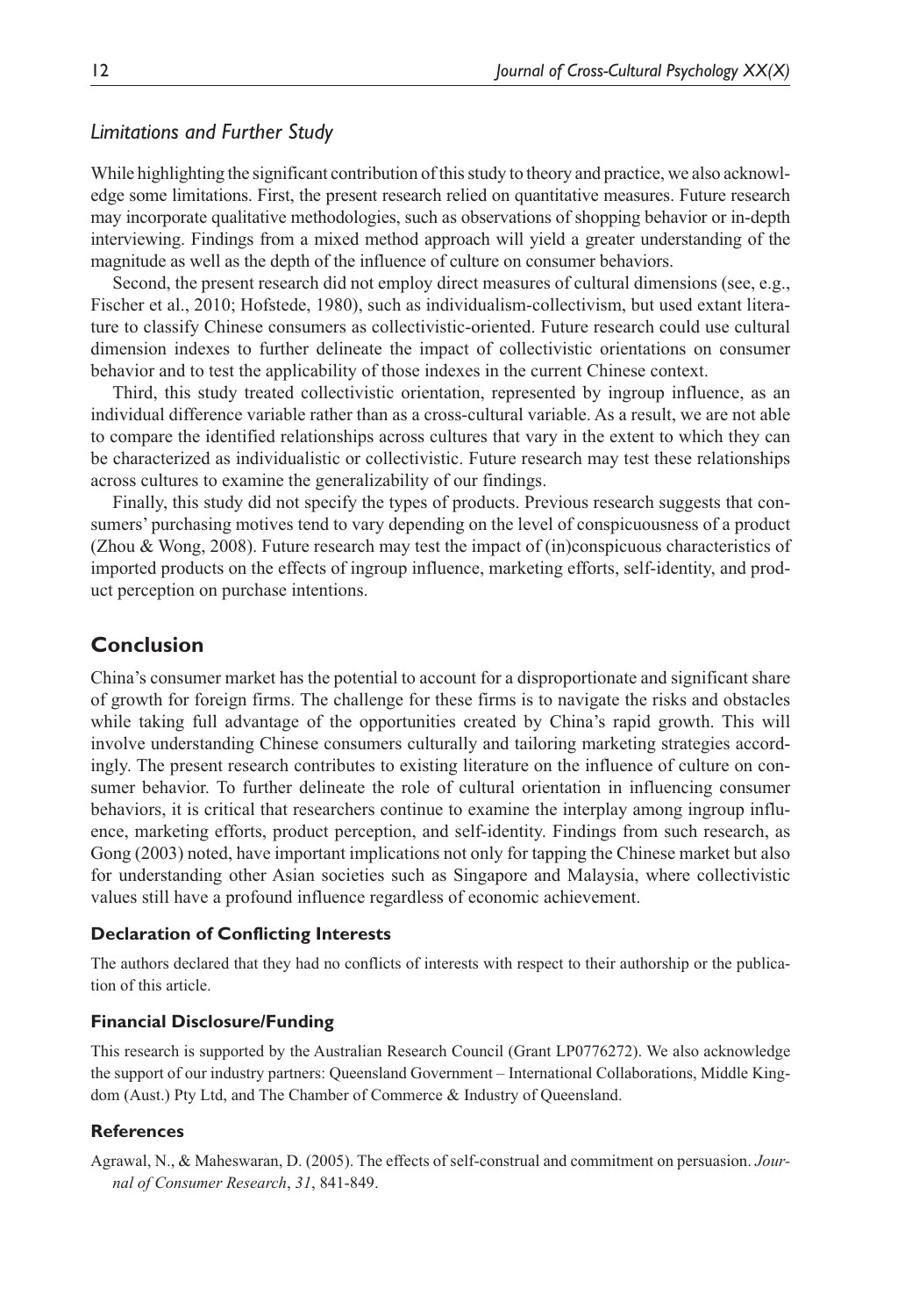- Aiken, L. S., & West, S. G. (1991). *Multiple regression: Testing and interpreting interactions*. Newbury Park, CA: Sage.
- Ajzen, I. (2002). *Constructing a TPB questionnaire: Conceptual and methodological considerations*. Retrieved November 12, 2007 from http://wwwunix.oit.umass.edu/~aizen/pdf/tpb.measurement.pdf
- Armitage, C. J., & Conner, M. (1999). The theory of planned behaviour: Assessment of predictive validity and "perceived control." *British Journal of Social Psychology*, *38*(1), 35-54.
- Arnett, J. J. (2002). The psychology of globalization. *American Psychologist*, *57*(10), 774-783.
- Bagozzi, R. P. (1993). Assessing construct validity in personality research: Applications to measures of self-esteem. *Journal of Research in Personality*, *27*, 49-87.
- Bagozzi, R. P., & Heatherton, T. F. (1994). A general approach to representing multi-faceted personality constructs: Application to state self-esteem. *Structural Equation Modeling*, *1*, 35-67.
- Campbell, D. T., & Fiske, D. W. (1959). Convergent and discriminant validation by the multitrait-multimethod matrix. *Psychological Bulletin*, *56*(2), 81-105.
- Chan, R. K., & Lau, L. B. Y. (2001). Explaining green purchasing behavior: A cross-cultural study on American and Chinese consumers. *Journal of International Consumer Marketing*, *14*(2/3), 9-40.
- China Development Index. (2007). Retrieved April 9, 2008, from http://finance.people.com.cn/GB/1037/ 5417031.html
- China Statistical Yearbook. (2007). Population and its composition*.* National Bureau of Statistics of China. Retrieved April 9, 2008, from http://www.stats.gov.cn/tjsj/ndsj/2007/indexeh.htm
- Choi, J., & Geistfeld, L. V. (2004). A cross-cultural investigation of consumer e-shopping adoption. *Journal of Economic Psychology*, *25*(6), 821-838.
- Cook, A. J., Kerr, G. N., & Moore, K. (2002). Attitudes and intentions towards purchasing GM food. *Journal of Economic Psychology*, *23*, 557-572.
- Cui, G., & Liu, Q. (2001). Executive insights: Emerging market segments in a transitional economy: A study of urban consumers in China. *Journal of International Marketing*, *9*(1), 84-106.
- Darling, J. R., & Van Wood, R. (1990). A longitudinal study comparing perceptions of US and Japanese consumer products in a third/neutral country: Finland 1975-1985. *Journal of International Business Studies*, *21*(3), 427-450.
- Fischer, R., Ferreira, M. C., Assmar, E., Redford, P., Harb, C., Glazer, S., et al. (2009). Individualismcollectivism as descriptive norms: Development of a subjective norm approach to culture measurement. *Journal of Cross-Cultural Psychology*, *40*(2), 187-213.
- Fischer, R., Vauclair, C. M., Fontaine, R. J., & Schwartz, S. H. (2010). Are individual-level and countrylevel value structures different? Testing Hofstede's legacy with the Schwartz value survey. *Journal of Cross-Cultural Psychology*, *41*(2), 135-151.
- Ger, G., & Belk, R. W. (1996). I'd like to buy the world a Coke: Consumptionscapes of the "less affluent world". *Journal of Consumer Policy*, *19*(3), 217-304.
- Gong, W. (2003). Chinese consumer behavior: A cultural framework and implications. *The Journal of American Academy of Business*, *3*(1/2), 373-380.
- Harb, C., & Smith, P. B. (2008). Self-construals across cultures: Beyond independence interdependence. *Journal of Cross-Cultural Psychology*, *39*(2), 178-197.
- Hofstede, G. (1980). *Culture's consequences: International differences in work related values*. Beverly Hills, CA: Sage.
- Hogg, M. A., Terry, D. J., & White, K. M. (1995). A tale of two theories: A critical comparison of identity theory with social identity theory. *Social Psychology Quarterly*, *58*, 255-269.
- Hui, C. H., & Triandis, H. C. (1986). Individualism-collectivism: A study of cross-cultural researchers. *Journal of Cross-Cultural Psychology*, *17*(2), 225-248.
- Lam, T., & Hsu, C. H. (2004). Theory of planned behavior: Potential travelers from China. *Journal of Hospitality and Tourism Research*, *28*(4), 463-482.
- Lee, C., & Green, R. T. (1991). Cross-cultural examination of the Fishbein behavioral intentions model. *Journal of International Business Studies*, *21*(2), 289-305.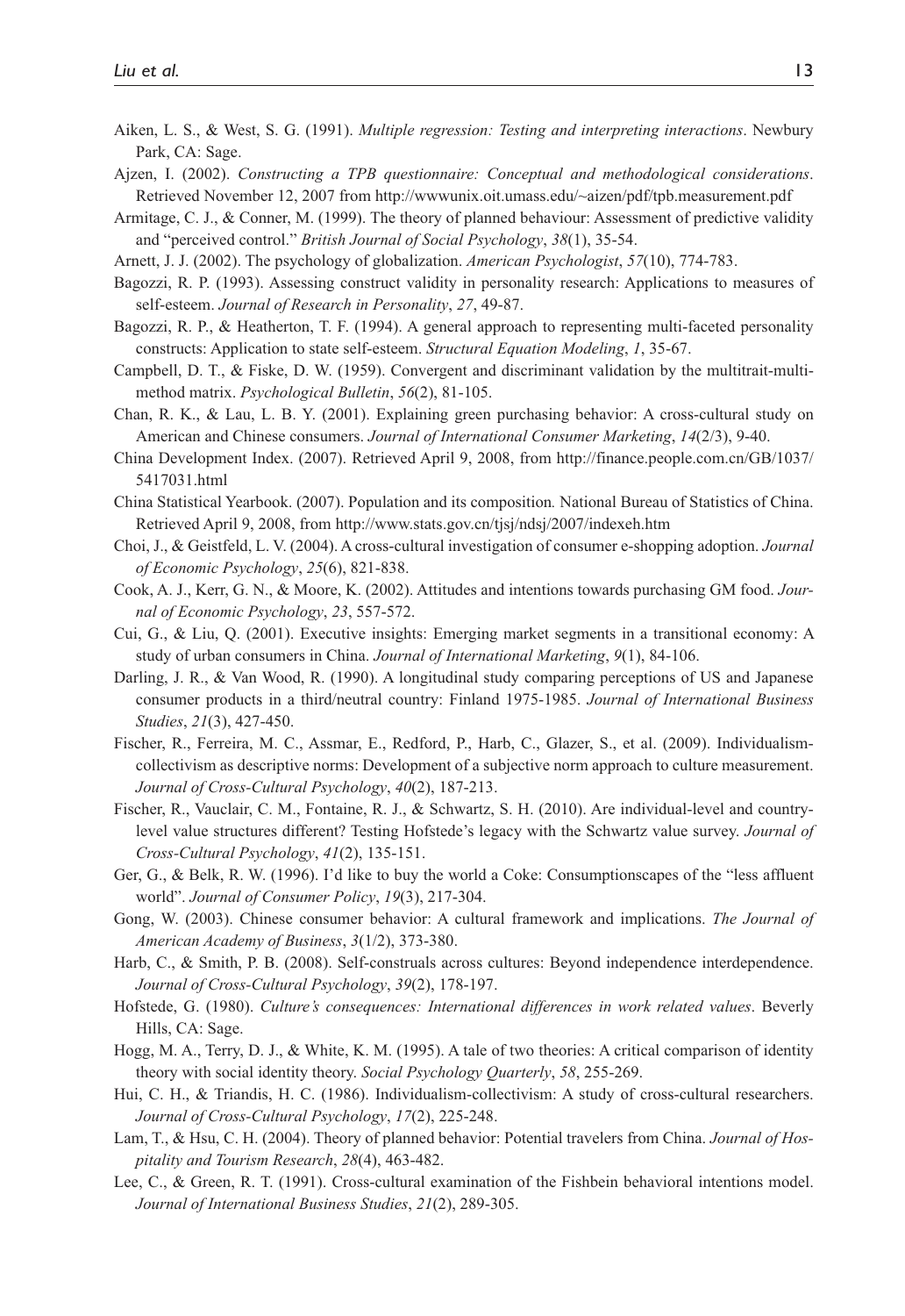- Mannetti, L., Pierro, L., & Livi, S. (2002). Explaining consumer conduct: From planned to self-expressive behavior. *Journal of Applied Social Psychology*, *32*, 1432-1456.
- Markus, H. R., & Kitayama, S. (1991). Culture and the self: Implications for cognition, emotion, and motivation. *Psychological Review*, *98*(2), 224-253.
- McGregor, S. L. T. (2000). Using social and consumer values to predict marketplace behaviour: Questions of congruency. *Journal of Consumer Studies and Home Economics*, *24*, 94-103.
- National Bureau of Statistics of China. (2008). *Overview of economy in second quarter of 2008: Consumption takes the lead – expecting more effective measures*. Retrieved October, 26, 2008, from http://www. stats.gov.cn/tjfx/ztfx/2005sbnjjsp/t20080731\_402495701.htm
- Smith, J. R., Liu, S., Liesch, P., Gallois, C., Ren, Y., & Daly, S. (2009). *Through the eyes of Chinese: The theory of planned behavior and Chinese consumer behavior in relation to Australian products and services*. Proceedings of the Australia & New Zealand Marketing Academy Conference, Melbourne, Australia.
- Smith, J. R., Terry, D. J., Manstead, S. R., Louis, W. R., Kotterman, D., & Wolfs, J. (2007). Interaction effects in the theory of planned behavior: The interplay of self-identity and past behavior. *Journal of Applied Social Psychology*, *37*(11), 2726-2750.
- Sparks, P., & Shepherd, R. (1992). Self-identity and the theory of planned behavior: Assessing the role of identification with "green consumerism." *Social Psychology Quarterly*, *55*, 388-399.
- Spence, A., & Townsend, E. (2006). Examining consumer behaviour toward genetically modified (GM) food in Britain. *Risk Analysis*, *26*(3), 657-669.
- Steenkamp, J. E. M., Hofstede, F., & Wedel, M. (1999). A cross-national investigation into the individual and national cultural antecedents of consumer innovativeness. *Journal of Marketing*, *63*, 55-69.
- Takano, Y., & Sogon, S. (2008). Are Japanese more collectivistic than Americans? Examining conformity in in-groups and the reference-group effect. *Journal of Cross-Cultural Psychology*, *39*(3), 237-250.
- Triandis, H. C. (1989). The self and social behavior in differing cultural contexts. *Psychological Review*, *96*, 506-520.
- Triandis, H. C. (1995). *Individualism and collectivism*. Boulder, CO: Westview.
- Triandis, H. C. (2000). Culture and conflict. *International Journal of Psychology*, *35*(2), 145-152.
- Turner, J. C., Hogg, M. A., Oakes, P. J., Reicher, S. D., & Wetherell, M. S. (1987). *Rediscovering the social group: A self-categorization theory*. Oxford, UK: Blackwell.
- Xiao, G., & Kim, J. O. (2009). The investigation of Chinese consumer values, consumption values, life satisfaction, and consumption behaviors. *Psychology & Marketing*, *26*(7), 610-624.
- Ybarra, O., & Trafimow, D. (1998). How priming the private self or collective self affects the relative weights of attitudes and subjective norms. *Personality and Social Psychology Bulletin*, *24*(4), 362-370.
- Zhang, Y., & Khare, A. (2009). The impact of accessible identities on the evaluation of global versus local products. *Journal of Consumer Research*, *36*, 524-537.
- Zhao, V. (1998). Chinese protectionism or simple competitiveness? *Business Week*, *19*, 5.
- Zhou, L., & Hui, M. K. (2003). Symbolic value of foreign products in the People's Republic of China. *Journal of International Marketing*, *11*(2), 36-43.
- Zhou, L., & Wong, A. (2008). Exploring the influence of product conspicuousness and social compliance on purchasing motives of young Chinese consumers for foreign brands. *Journal of Consumer Behavior*, *7*, 470-483.

#### **Bios**

**Shuang Liu**, PhD, is a senior lecturer of communication in the School of Journalism and Communication at the University of Queensland. Her research focuses on the influence of culture on attitudes and communication behavior, particularly in intercultural and intergroup contexts.